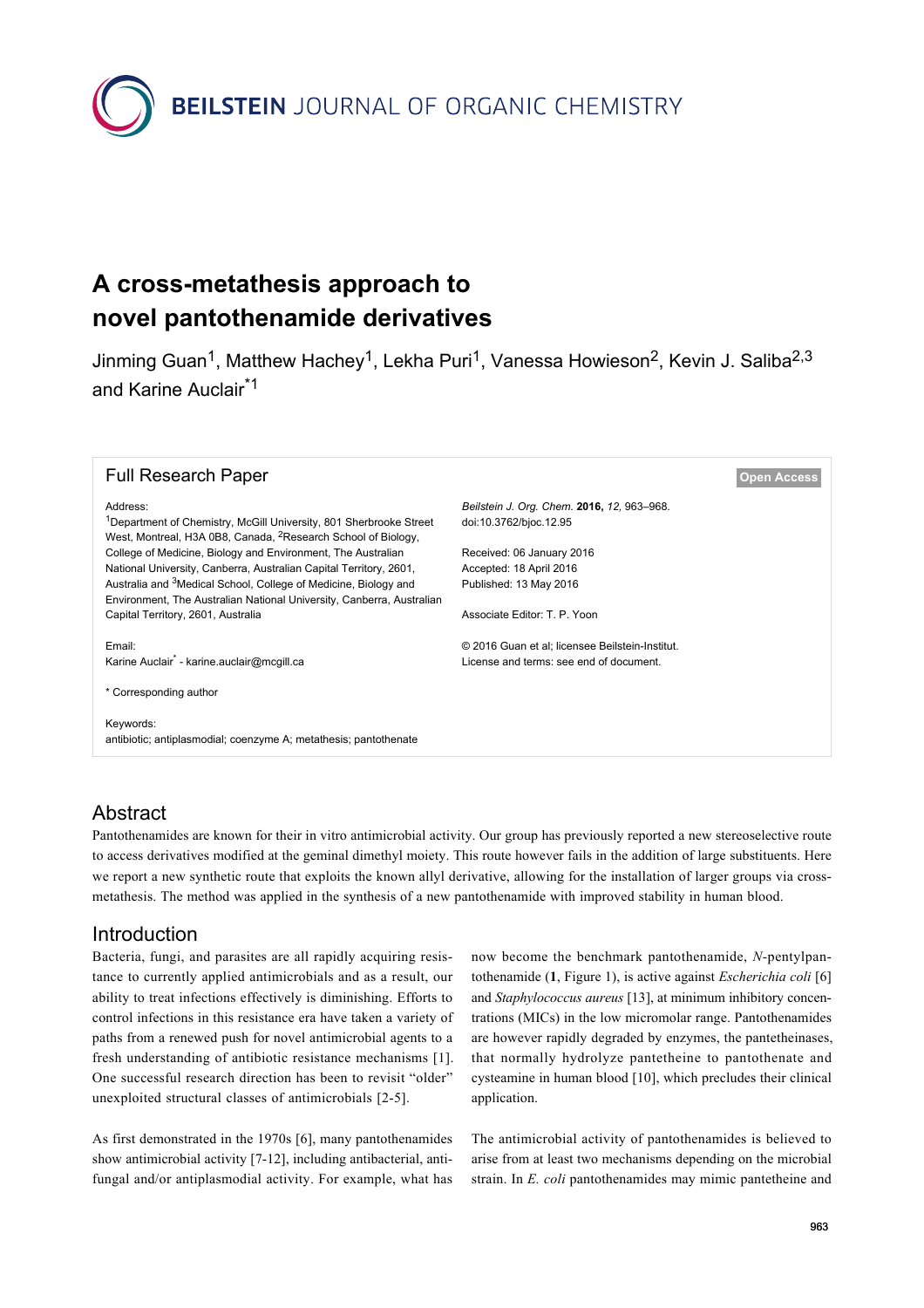<span id="page-1-0"></span>

are extended into a thiol-lacking coenzyme A (CoA) derivative by some of the natural CoA biosynthetic enzymes (pantothenate kinase or PanK, phosphopantetheine adenylyltransferase and dephosphocoenzyme A kinase). The resulting inactive CoA analog affects downstream pathways such as the acyl carrier protein activation required for fatty acid biosynthesis [\[13-16\]](#page-5-4). In *S. aureus*, however, recent studies suggest that the antimicrobial activity correlates better with an inhibition of PanK, the regulatory enzyme in CoA biosynthesis in several organisms [\[17\]](#page-5-6).

Additional studies on pantothenamides are thus easily justified based on their different structural scaffold and new mechanism of action compared to the antimicrobials currently in use.

The vast majority of reported pantothenamide derivatives are modified at the amine moiety [\[7,9,10\]](#page-5-3). Among the rare other variations, derivatives with different carbon-chain lengths in the β-alanine moiety have recently been reported by de Villiers et al. [\[12\].](#page-5-7) Interestingly, some of these show improved stability in the presence of blood pantetheinases. Modifications at the geminal dimethyl moiety of pantothenamides have also proven quite successful [\[11,18\]](#page-5-8). One of the promising derivatives reported is a methyl allyl (**2**, [Figure 1](#page-1-0)) with a MIC of 3.2 μM against *S. aureus* and MRSA, compared to MICs of 7 μM for **1** against the same strains [\[18\]](#page-5-9). This result encouraged us to synthesize more derivatives with different substituents replacing the geminal dimethyl moiety. Although quite versatile and stereoselective, the reported synthetic methodology to access such analogs decreases in efficiency with increasing size of the group used to replace the methyl residue [\[11\]](#page-5-8) . We report here a synthetic method to access larger substituents at the geminal dimethyl group. This route takes advantage of the reported path to **2** combined with cross-metathesis.

# Results and Discussion Establishing the synthetic route

Based on the success of the synthetic route published by Akinnusi et al. [\[18\]](#page-5-9) to generate derivatives modified at the geminal dimethyl moiety of pantothenamides, it was envisaged that allyl derivatives, such as **2** or its precursors, could be good

starting points to add larger moieties via cross-metathesis [\[19\]](#page-5-10). Two cross-metathesis catalysts were used here ([Figure 2](#page-1-1)): Grubbs' 2nd generation catalyst (**3**) and the more versatile Hoveyda–Grubbs' 2nd generation catalyst (**4**). Compounds **8** and **9** were chosen for initial tests with this reaction ([Scheme 1](#page-2-0)).

<span id="page-1-1"></span>

**Figure 2:** Structure of Grubbs' catalysts used in this study.

The synthesis of compounds **8** and **9** was carried out as previously described ([Scheme 1](#page-2-0)) except for some improvements in the esterification step [\[18\].](#page-5-9) Akinnusi et al. reported using reflux conditions (100 °C) with ethanol and thionyl chloride added in two portions separated by three hours [\[18\]](#page-5-9). Alternatively, it was found here that a microwave reactor reduced the overall reaction time down to 30 minutes, with an isolated yield of 90%, comparable to that of the thermal reaction.

#### Metathesis reaction optimization

In 2003, Grubbs published a classification system for crossmetathesis catalysts and substrates, defining the substrates by type ranging from I to IV depending on their level of homodimerization observed in a metathesis reaction [\[20\]](#page-5-11). Type I substrates are defined as resulting in fast homodimerization under the conditions of the reaction. Such substrates include terminal alkenes of low steric bulk. Type II and type III substrates, with the latter being bulkier, show slow or no detectable homodimerization, respectively. Type IV is a separate class, including substrates that are spectators to metathesis yet do not inactivate the catalyst. It has been shown that for optimal results (minimal homodimerization) the two olefins to undergo cross-metathesis should be of different types [\[20\].](#page-5-11)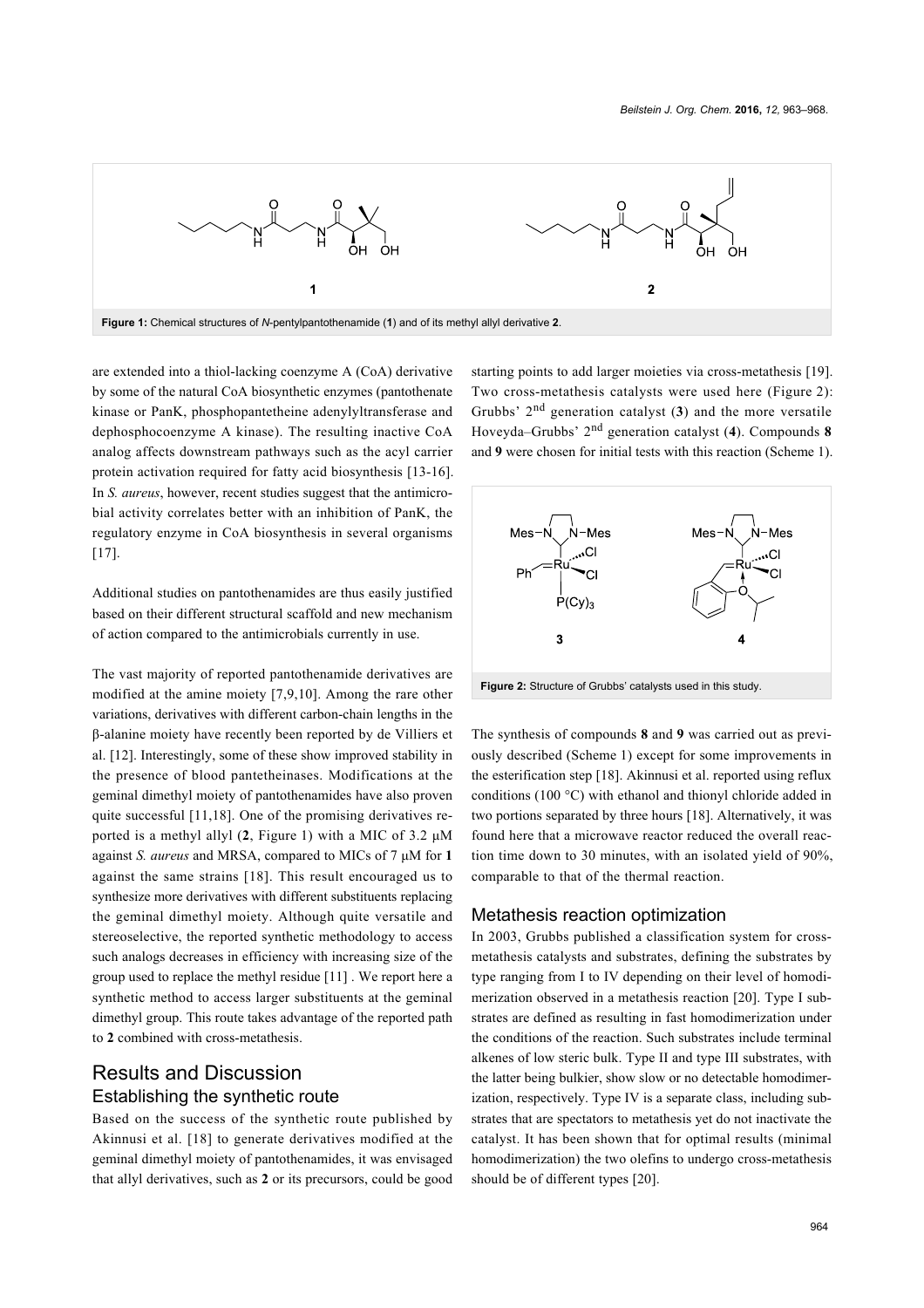<span id="page-2-0"></span>

**Scheme 1:** From (*R*)-malic acid to allyl derivatives **8** and **9** tested in cross-metathesis. Details are provided in the main text. μ-wave: microwave.

The two intermediates selected as possible reactants, compounds **8** and **9**, were expected to present type II and III behavior, respectively. Acrylic acid (**10a**) is known to react well in metathesis with catalyst **3** and therefore was used to test the suitability of compounds **8** and **9** in metathesis at 40 °C overnight [\[21\].](#page-5-12) As expected based on its large number of accessible conformations, no metathesis product was observed with compound **8** when reacted with acrylic acid. Compound **9** however was more promising and demonstrated type III substrate characteristics (no homodimerization observed) when used with the Grubbs' 2nd generation catalyst (**3**) [\[20\].](#page-5-11) The presence of a *p-*methoxybenzaldehyde acetal protecting group in **9** is believed to tie back the alcohols and prevent them from coordinating and deactivating the ruthenium catalyst. When testing the scope of the metathesis reaction with **9**, a variety of partners were chosen, including not only acrylic acid (**10a**), but also 2-vinylpyridine (**10b**), propylacrylamide (**10c**), and pentylacrylamide (**10d**, [Table 1\)](#page-3-0). Based on the classification reported by Grubbs [\[20\],](#page-5-11) these substrates are type II when used in the presence of catalyst **3**. Propyl- and pentylacrylamide (**10c** and **10d**) were synthesized from acrylic acid and the respective primary amines as shown in [Scheme 2.](#page-3-1)

Although a reasonable yield (50%) was obtained at the first attempt of reacting **9** with acrylic acid (**10a**) in the presence of catalyst **3** [\(Table 1](#page-3-0)), the reaction with pentylacrylamide (**10d**) proved less successful (30%), yet superior to that of propylacrylamide (**10c**, 25%). These low yields might be explained by homodimerization of the acrylamide moiety. 2-Vinylpyridine (**10b**) reacted in even lower yields (14%), as expected based on the known deactivation of catalyst **3** in the presence of pyridinyl ligands [\[22\].](#page-5-13)

A previous work by Grubbs and co-workers has demonstrated that after dissociation from the metal complex, phosphine ligands can attack the carbine [\[23\]](#page-5-14). Thus a phosphine-free catalyst was desirable, and the Hoveyda–Grubbs' 2nd generation catalyst (**4**) was chosen. As predicted, the yields increased ([Table 1](#page-3-0)) when catalyst **4** was used for the reaction of **9** with propylacrylamide (**10c**) and pentylacrylamide (**10d**). The *trans*isomer was the only one detected by  ${}^{1}H$  NMR of the crude reaction mixture in all cases.

In the hope of further improving the yield of the reaction, a microwave reactor was employed. Indeed, a number of litera-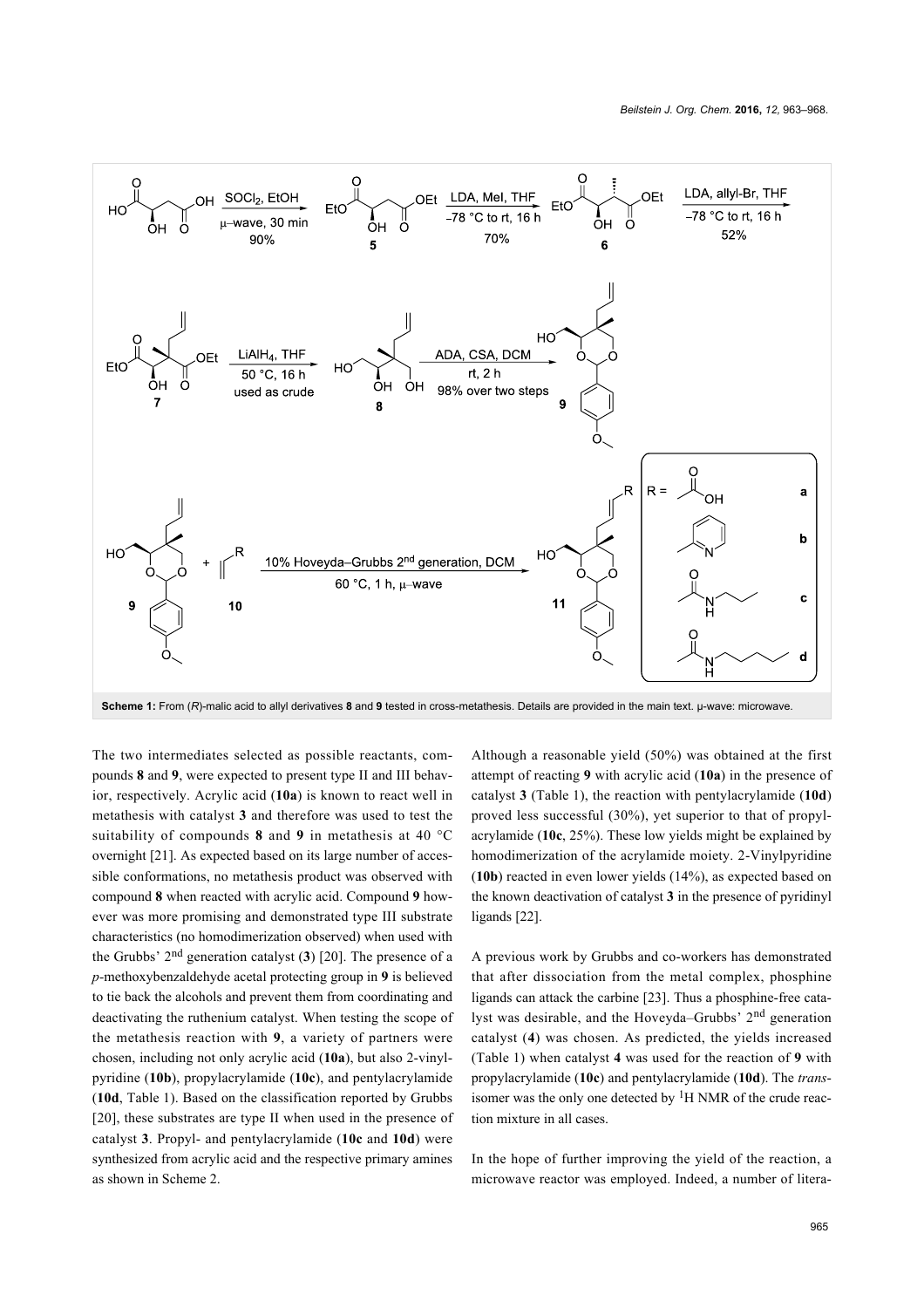<span id="page-3-0"></span>

| Cross-metathesis<br>partners | Conditions used                                           | Isolated yield (%)<br>using catalyst 3 | Isolated yield (%)<br>using catalyst 4 |
|------------------------------|-----------------------------------------------------------|----------------------------------------|----------------------------------------|
| 10a                          | DCM, thermal 40 $^{\circ}$ C, 16 h, 5 mol % catalyst      | 50                                     | N/A <sup>a</sup>                       |
| 10b                          | DCM, thermal 40 °C, 16 h, 10 mol % catalyst               | 14                                     | N/A                                    |
|                              | DCM, µ-wave <sup>b</sup> 60 °C, 60 min, 10 mol % catalyst | N/A                                    | 67                                     |
| 10с                          | DCM, thermal 40 °C, 16 h, 10 mol % catalyst               | 25                                     | 30                                     |
|                              | DCM, u-wave 60 °C, 60 min, 10 mol % catalyst              | N/A                                    | 30                                     |
| 10d                          | DCM, thermal 40 °C, 16 h, 10 mol % catalyst               | 30                                     | 40                                     |
|                              | DCM, µ-wave 60 °C, 60 min, 10 mol % catalyst              | N/A                                    | 60                                     |

<span id="page-3-1"></span>aN/A: not applicable; b<sub>µ-</sub>wave: microwave.



ture reports have demonstrated that microwave-assisted crossmetathesis reactions were complete in a fraction of the time required for the thermal process and provided a cleaner reaction [\[24-27\]](#page-5-15). In the cases of 2-vinylpyridine (**10b**) and pentylacrylamide (**10d**), not only did the reaction mixture appear cleaner by TLC, but a dramatic increase in yield (67% and 60%, respectively) was also observed when they were reacted with **9** in the presence of catalyst **4** at 60 °C for 60 minutes.

### Synthesis of a novel pantothenamide derivative

With the successful optimization of the metathesis step, pentylacrylamide derivative **11d** was chosen as the molecule to be extended to pantothenamide **16**. As outlined in [Scheme 3,](#page-4-0) **16** was assembled from **11d** by first oxidation to the corresponding aldehyde **12** using Dess–Martin periodinane in wet DCM. Further oxidation to the carboxylic acid **13** was achieved using mild chlorite oxidation. The product was used in the next reaction without further purification due to its low stability.

The required amine **14** to be coupled to **13** was synthesized from Boc-protected β-alanine and pentylamine using a method reported by Hoegl et al. [\[11\]](#page-5-8). Deprotection of the Boc group with trifluoroacetic acid (TFA) provided the free amine **14**, which was directly coupled to the carboxylic acid to yield **15**. Finally, the desired compound **16** was obtained after acid deprotection of the *p*-methoxybenzaldehyde acetal in a 90% aqueous acetic acid solution (84% yield).

#### Biological studies

The antimicrobial activity of **16** was investigated. No visible growth inhibition was observed for *E. coli* or *S. aureus* in the presence of compound **16** (up to 512 μM). To determine if the lack of activity was due to poor target affinity or cell-permeability issues, kinetic studies with purified *E. coli* PanK were performed as previously reported [\[28\].](#page-5-16) Compound **16** was neither a good substrate nor an inhibitor of this enzyme, hence explaining its lack of antibacterial activity towards *E. coli*. On the other hand, compound **16** was found to inhibit the growth of *Plasmodium falciparum* with an  $IC_{50}$  value of 60  $\pm$  11  $\mu$ M  $(n = 3)$  in the absence of pantetheinase ([Figure 3](#page-4-1)). Interestingly, its  $IC_{50}$  was unaffected by the presence of pantetheinase (51  $\mu$ M  $\pm$  7, *n* = 6), confirming that modification of pantothenamides at the geminal dimethyl moiety is a viable strategy to overcome the blood stability issues that plague this family of compounds [\[11\]](#page-5-8). In order to verify if **16** was targeting CoA biosynthesis as reported for other pantothenamides, the  $IC_{50}$  was also measured in the presence of excess pantothenate (100  $\mu$ M), in the presence or absence of pantetheinase. The dramatic loss of activity observed confirms that compound **16** acts on the CoA biosynthesis/utilization pathway.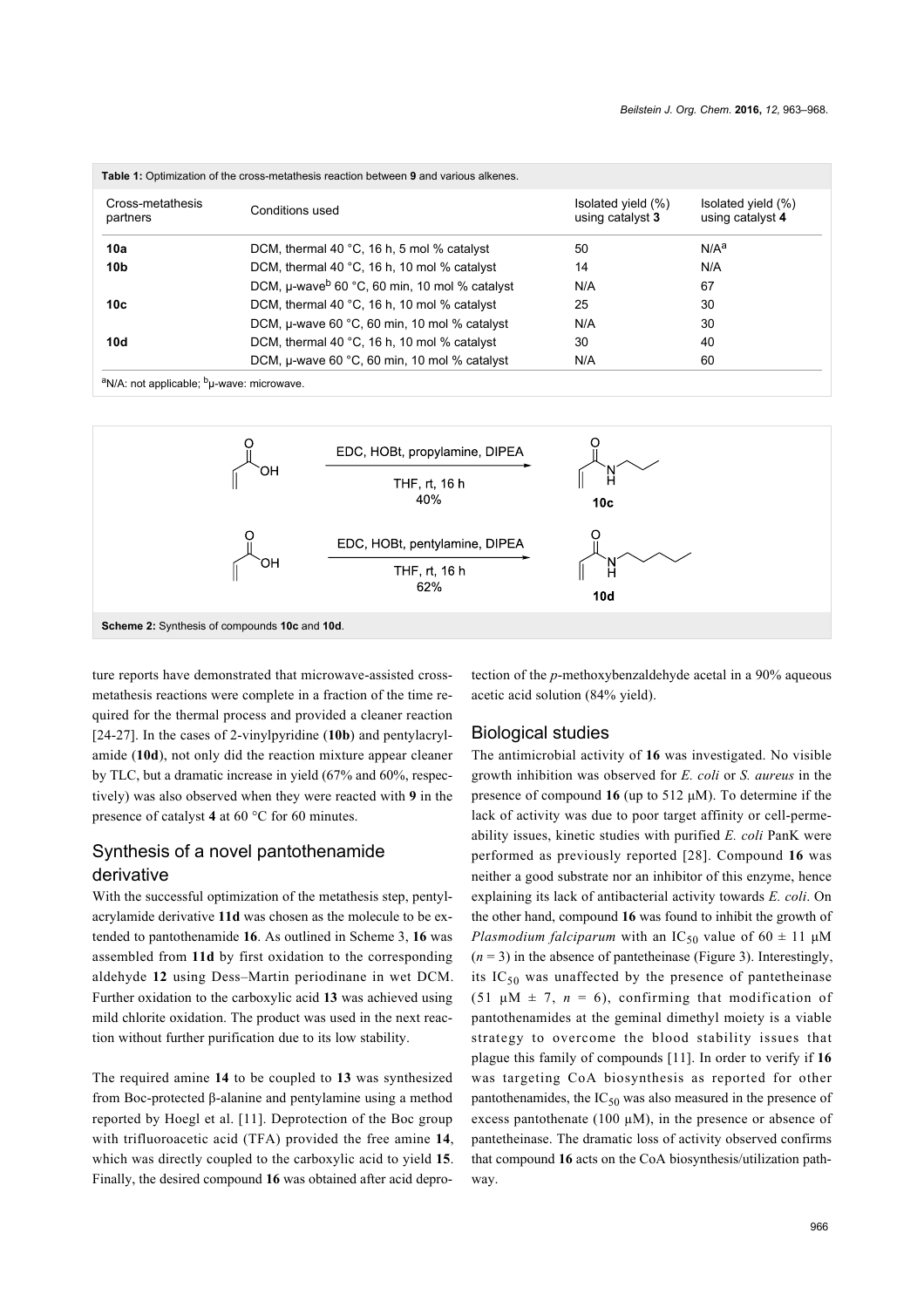<span id="page-4-0"></span>

<span id="page-4-1"></span>

**Figure 3:** In vitro antiplasmodial activity of compound **16** in growth medium containing pantetheinase (open symbols) or in medium in which the pantetheinase had been inactivated (dark symbols). The antiplasmodial activity of this compound can be antagonized by increasing the extracellular concentration of pantothenate from 1 µM (triangles) to 100 μM (circles).

## Conclusion

In summary, we have successfully developed a new synthetic route that exploits the known allyl derivative **2**, allowing for the installation of larger groups via cross-metathesis. Considering the importance of pantothenamides as a potential new class of antimicrobial agents, and the higher stability observed for **16** in blood, we expect this stereoselective synthetic route to find utility in accessing other new pantothenamide derivatives.

# Supporting Information

Supporting Information File 1 Experimental data.

[\[http://www.beilstein-journals.org/bjoc/content/](http://www.beilstein-journals.org/bjoc/content/supplementary/1860-5397-12-95-S1.pdf) [supplementary/1860-5397-12-95-S1.pdf\]](http://www.beilstein-journals.org/bjoc/content/supplementary/1860-5397-12-95-S1.pdf)

Supporting Information File 2 NMR spectra.

[\[http://www.beilstein-journals.org/bjoc/content/](http://www.beilstein-journals.org/bjoc/content/supplementary/1860-5397-12-95-S2.pdf) [supplementary/1860-5397-12-95-S2.pdf\]](http://www.beilstein-journals.org/bjoc/content/supplementary/1860-5397-12-95-S2.pdf)